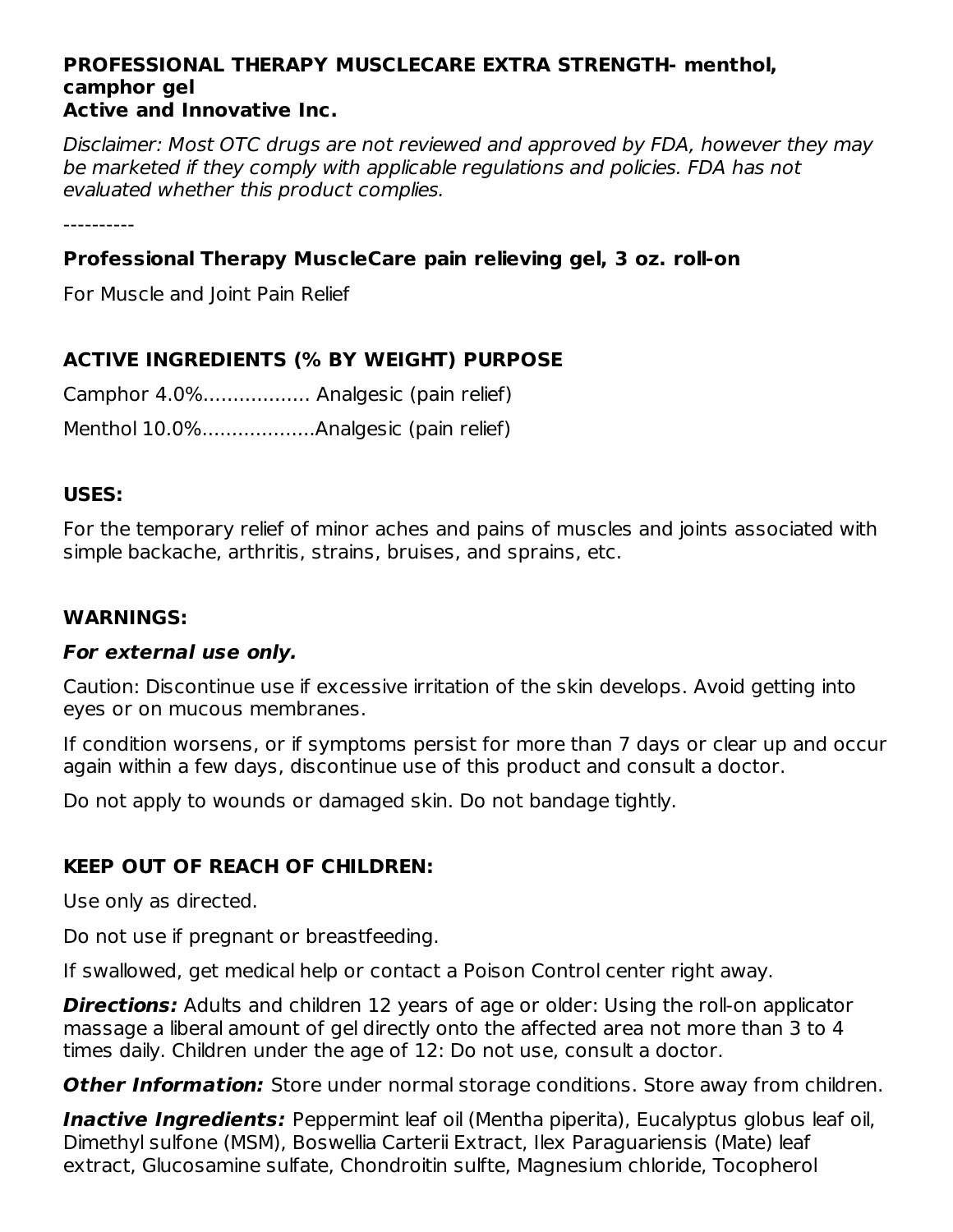(natural Vitamin E), Thymol crystals (5-methyl-2-(1-methylethyl)phenol), Water, Ethanol, Glycerin, UREA, Hydroxypropyl methylcellulose.

### **Professional Therapy MuscleCare Extra Strength Pain Relieving Gel by Dr. Chris Oswald**



PROFESSIONAL THERAPY **APLICADOR DE BOLA** ALIVIO EXTRA FUERTE DEL DOLOR por el Dr. Chris Oswald **INFORMACIÓN** No aplique el producto sobre heridas ni sobre la piel dañada. No utilice un vendaje ajustado. FARMACOLOGICA Mantenga fuera del alcance de los niños.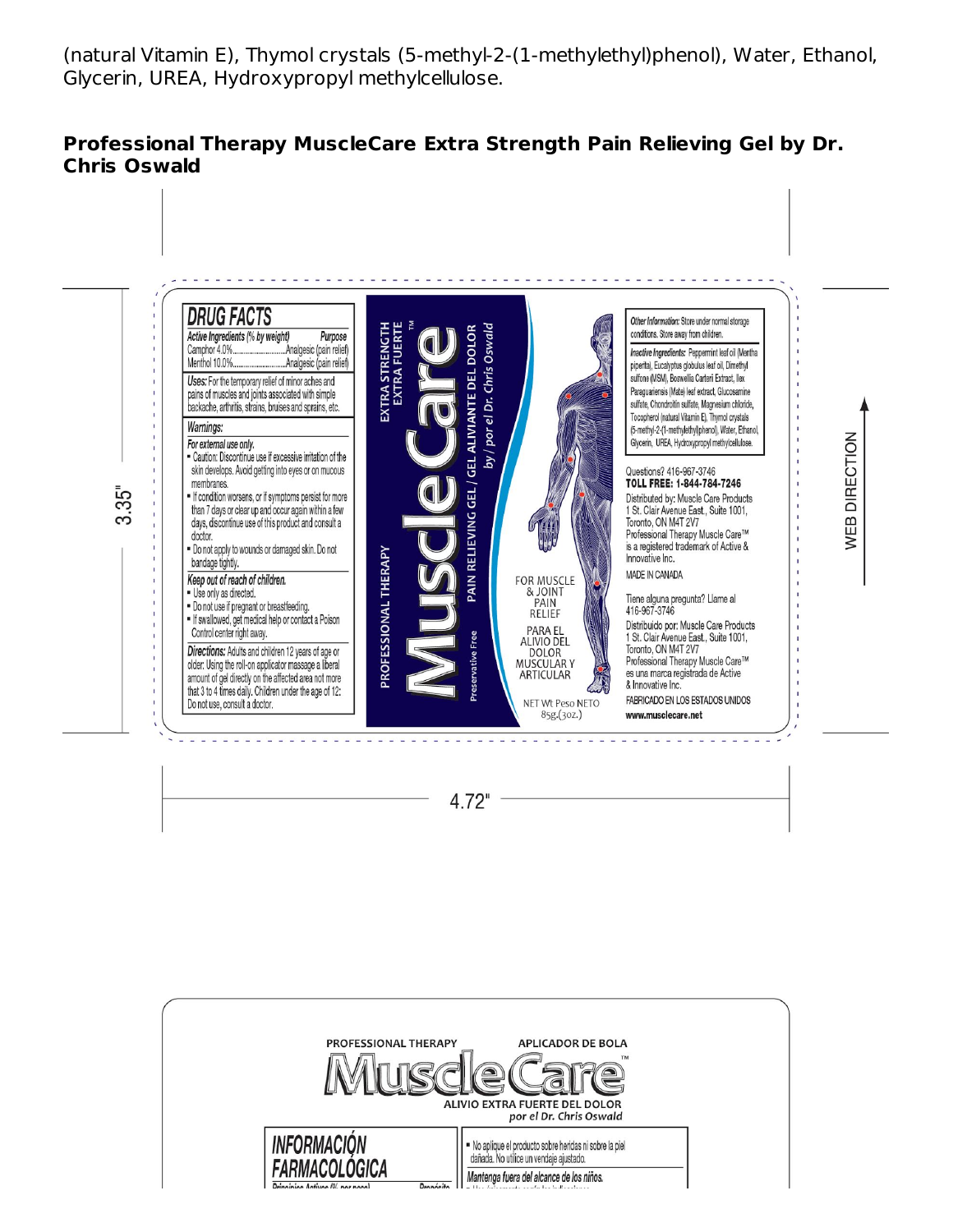|                                                                                                                                                                                             | " Use unicamente segun las indicaciones.<br>No use el producto si está embarazada o en período de lactancia.<br>- En caso de ingestión, solicite asistencia médica o comuníquese con un<br>Centro de Intoxicaciones de inmediato.<br>Indicaciones: Adultos y niños de 12 años o más: Usando el aplicador<br>de bola, aplique una cantidad abundante del gel realizando masajes<br>directamente sobre la zona afectada no más de 3 a 4 veces por día.<br>Los niños menores de 12 años no deben usar el producto; consulte a |  |
|---------------------------------------------------------------------------------------------------------------------------------------------------------------------------------------------|----------------------------------------------------------------------------------------------------------------------------------------------------------------------------------------------------------------------------------------------------------------------------------------------------------------------------------------------------------------------------------------------------------------------------------------------------------------------------------------------------------------------------|--|
| Usos: Para el alivio temporal de dolores musculares y<br>articulares menores asociados con dolor de espalda simple.<br>artritis, torceduras, hematomas y esquinces, etc.                    |                                                                                                                                                                                                                                                                                                                                                                                                                                                                                                                            |  |
| Advertencias:                                                                                                                                                                               |                                                                                                                                                                                                                                                                                                                                                                                                                                                                                                                            |  |
| Unicamente para uso externo.<br>Precaución: Interrumpa el uso si desarrolla irritación<br>excesiva de la piel. Evite el contacto con los ojos o las<br>membranas mucosas.                   | un médico.                                                                                                                                                                                                                                                                                                                                                                                                                                                                                                                 |  |
|                                                                                                                                                                                             | Otra Información: Guarde el producto en condiciones de<br>almacenamiento normales, fuera del alcance de los niños.                                                                                                                                                                                                                                                                                                                                                                                                         |  |
| Si la afección empeora o si los síntomas persisten durante<br>más de 7 días, o se curan y reaparecen al cabo de unos<br>días, interrumpa el uso de este producto y consulte a un<br>médico. | Ingredientes Inactivos: Copolímero de acrilatos, boswellia, sulfato<br>de condroitina, alcohol desnaturalizado, cloruro del magnesio, aceite de<br>eucalipto, sulfato de glucosamina, glicerina, ilex, metil sulfonil metano<br>(MSM), aceite de menta peperina, propilenglicol, trietanolamina, agua.                                                                                                                                                                                                                     |  |

## **INSIDE LABEL**

# **PROFESSIONAL THERAPY MUSCLECARE EXTRA STRENGTH**

menthol, camphor gel

| <b>Product Information</b>     |                    |                           |               |
|--------------------------------|--------------------|---------------------------|---------------|
| <b>Product Type</b>            | HUMAN OTC DRUG     | <b>Item Code (Source)</b> | NDC:70039-200 |
| <b>Route of Administration</b> | CUTANEOUS, TOPICAL |                           |               |

| <b>Active Ingredient/Active Moiety</b>                                                   |                                    |                             |  |
|------------------------------------------------------------------------------------------|------------------------------------|-----------------------------|--|
| <b>Ingredient Name</b>                                                                   | <b>Basis of</b><br><b>Strength</b> | <b>Strength</b>             |  |
| MENTHOL (UNII: L7T10EIP3A) (MENTHOL - UNII:L7T10EIP3A)                                   | <b>MENTHOL</b>                     | $100 \text{ mg}$<br>in $1g$ |  |
| <b>CAMPHOR (SYNTHETIC)</b> (UNII: 5TID82A1ET) (CAMPHOR (SYNTHETIC) -<br>UNII:5TJD82A1ET) | <b>CAMPHOR</b><br>(SYNTHETIC)      | $140$ mg in 1 g             |  |

| <b>Inactive Ingredients</b>                             |                 |  |  |  |
|---------------------------------------------------------|-----------------|--|--|--|
| <b>Ingredient Name</b>                                  | <b>Strength</b> |  |  |  |
| <b>EUCALYPTUS OIL (UNII: 2R04ON1662)</b>                |                 |  |  |  |
| <b>DIMETHYL SULFONE (UNII: 9H4PO4Z4FT)</b>              |                 |  |  |  |
| <b>INDIAN FRANKINCENSE (UNII: 4PW41QCO2M)</b>           |                 |  |  |  |
| <b>ILEX PARAGUARIENSIS LEAF (UNII: 1Q953B4O4F)</b>      |                 |  |  |  |
| <b>PEPPERMINT OIL (UNII: AV092KU4JH)</b>                |                 |  |  |  |
| <b>GLUCOSAMINE SULFATE (UNII: 1FW7WLR731)</b>           |                 |  |  |  |
| <b>CHONDROITIN SULFATE (CHICKEN) (UNII: 7VZ9466BAB)</b> |                 |  |  |  |
| <b>MAGNESIUM CHLORIDE (UNII: 02F3473H9O)</b>            |                 |  |  |  |
| <b>TOCOPHEROL (UNII: R0ZB2556P8)</b>                    |                 |  |  |  |
| <b>THYMOL</b> (UNII: 3)50XA376E)                        |                 |  |  |  |
| <b>WATER (UNII: 059QF0KO0R)</b>                         |                 |  |  |  |
| <b>ALCOHOL</b> (UNII: 3K9958V90M)                       |                 |  |  |  |
| <b>GLYCERIN (UNII: PDC6A3C0OX)</b>                      |                 |  |  |  |
| <b>UREA (UNII: 8W8T17847W)</b>                          |                 |  |  |  |
| <b>HYPROMELLOSES (UNII: 3NXW29V3WO)</b>                 |                 |  |  |  |